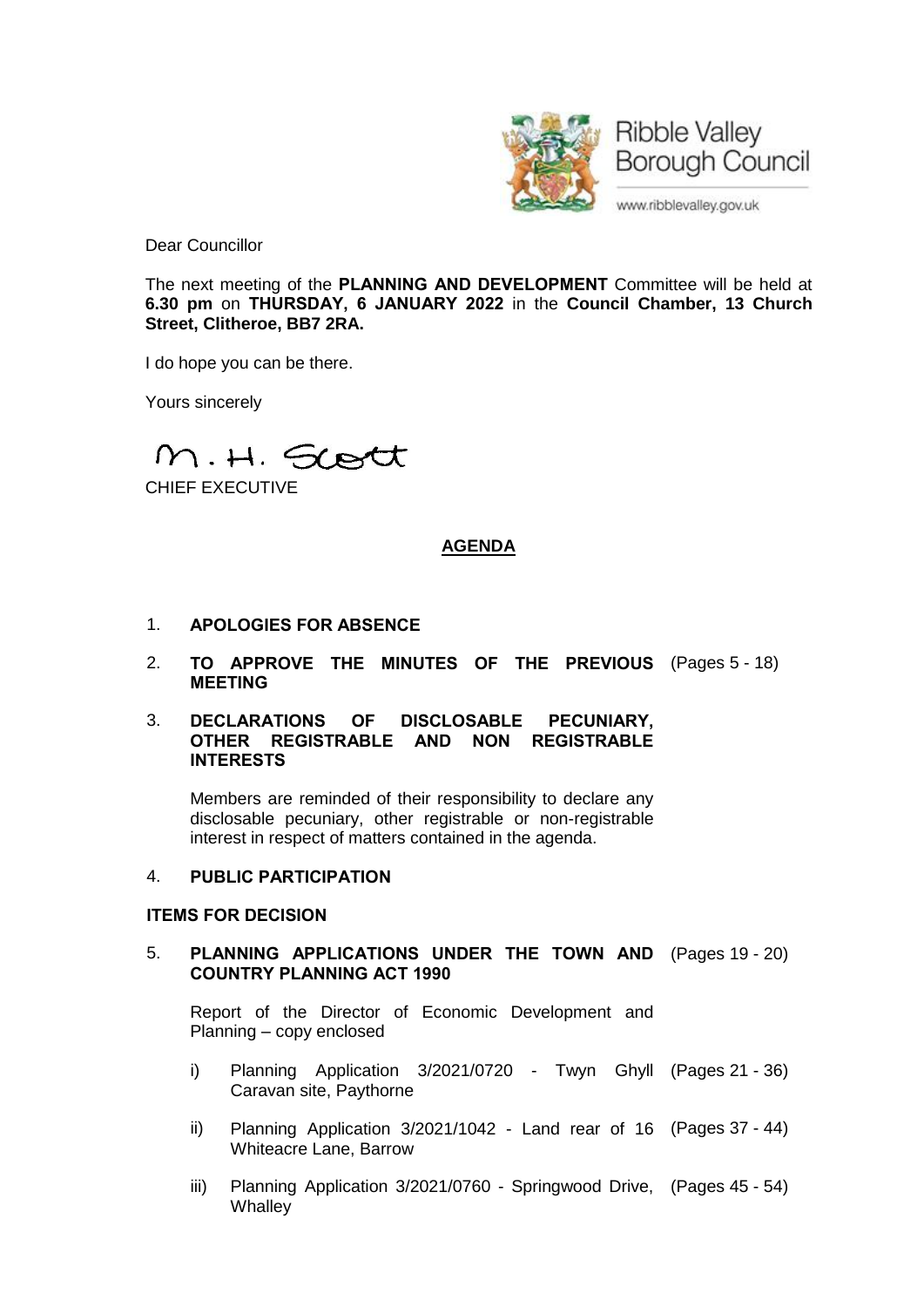| 6.                           | <b>REVISED REVENUE BUDGET 2021/22</b>                                                                                                                                                           |                                                         |          |    |                  |           | (Pages 55 - 62)  |
|------------------------------|-------------------------------------------------------------------------------------------------------------------------------------------------------------------------------------------------|---------------------------------------------------------|----------|----|------------------|-----------|------------------|
|                              | Report of Director of Resources enclosed.                                                                                                                                                       |                                                         |          |    |                  |           |                  |
| 7.                           | <b>ORIGINAL REVENUE BUDGET 2022/23</b>                                                                                                                                                          |                                                         |          |    |                  |           | (Pages 63 - 74)  |
|                              | Report                                                                                                                                                                                          | of                                                      | Director | of | <b>Resources</b> | enclosed. |                  |
|                              |                                                                                                                                                                                                 |                                                         |          |    |                  |           |                  |
| 8.                           | (Pages 75 - 76)<br><b>REVISED CAPITAL PROGRAMME 2021/22</b><br>Report of Director of Resources enclosed.                                                                                        |                                                         |          |    |                  |           |                  |
|                              |                                                                                                                                                                                                 |                                                         |          |    |                  |           |                  |
| <b>ITEMS FOR INFORMATION</b> |                                                                                                                                                                                                 |                                                         |          |    |                  |           |                  |
| 9.                           | LOCAL PLAN REVIEW - PUBLIC TRANSPORT POSITION<br><b>PAPER</b>                                                                                                                                   |                                                         |          |    |                  |           | (Pages 77 - 78)  |
|                              | Report of Director of Economic Development and Planning<br>enclosed.                                                                                                                            |                                                         |          |    |                  |           |                  |
| 10.                          | <b>INFRASTRUCTURE FUNDING STATEMENT 2020/21</b>                                                                                                                                                 |                                                         |          |    |                  |           | (Pages 79 - 80)  |
|                              | enclosed.                                                                                                                                                                                       | Report of Director of Economic Development and Planning |          |    |                  |           |                  |
| 11.                          | MINUTES OF JOINT WORKING GROUP - CLIMATE (Pages 81 - 82)<br><b>CHANGE AND LOCAL DEVELOPMENT PLAN</b>                                                                                            |                                                         |          |    |                  |           |                  |
|                              | Copy enclosed.                                                                                                                                                                                  |                                                         |          |    |                  |           |                  |
| 12.                          | <b>APPEALS</b>                                                                                                                                                                                  |                                                         |          |    |                  |           | (Pages 83 - 118) |
|                              | <b>Appeals Update</b>                                                                                                                                                                           |                                                         |          |    |                  |           |                  |
|                              | $3/2020/0057$ and 0058 - demolition and reconfiguration of<br>existing 20 <sup>th</sup> Century extensions, new extensions, and new<br>research a think accepted leadconstant of Overalele Uell |                                                         |          |    |                  |           |                  |

garaging with associated landscaping at Oxendale Hall, Osbaldeston, BB2 7LZ – appeals allowed for both permission and listed building consent.

3/2020/0057 and 0058 – application for costs – refused.

3/2021/0227 – alterations, extension, detached garage and external works at 2 Pinfold, Knowles Brow, Hurst Green, BB7 9QX – appeal dismissed.

3/2021/0462 – rear boundary fence, garden shed and garden room/office at 1 Park Road, Gisburn – application dismissed for garden shed/room/office and appeal allowed for boundary fence.

3/2021/0404 – erection of a timber outbuilding to provide for garaging, stage and first floor home office at Oxenhurst Cottage, Back Lane, Slaidburn, BB7 3EE – appeal